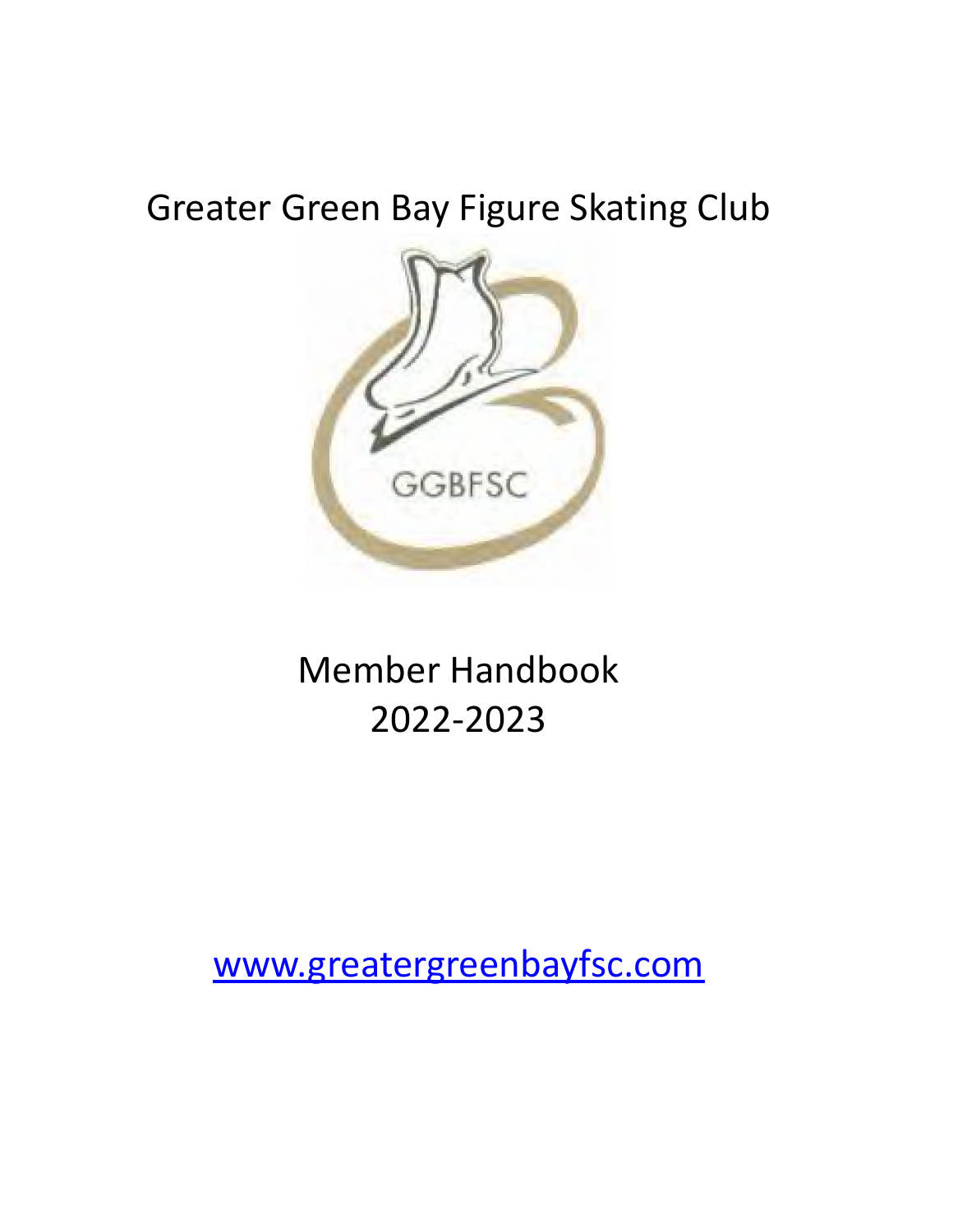# **Club History**

The Greater Green Bay Figure Skating Club was founded in 1972 to promote figure skating in the Green Bay area. Our only real membership requirement is an interest in figure skating and passing basic skill level 5 in the Learn to Skate program. Total club membership has ranged from 10 to more than 100 skaters.

We provide skating lessons to skaters of all ages and skills. Our members actively participate in the testing program of the United States Figure Skating Association and are in competitions on a regular basis. Our Learn to Skate program is staffed with instructors from our club.

### **Mission Statement**

GGBFSC is a family of skaters, coaches, and supporters who are passionately dedicated to figure skating as an enrichment opportunity for its members and community.

- the club's attitude is a motivating source of support
- the club's behavior is a model of kindness and respect
- the club's actions are conceived in good will and are guided by integrity

## **Board of Directors**

GGBFSC is a non-profit organization registered with USFSA and has a governing body of no more than 10 members as set forth in its constitution and by-laws. Board members serve a two year term. The executive board consists of a president, vice-president, secretary, and treasurer. Board meetings are generally held once a month, unless otherwise necessary, and are open to the membership. Candidates for the Board of Directors shall be nominated by a Nominating Committee appointed by the Board of Directors. Any GGBFSC member who desires membership on the board of directors may be added to the ballot as a write-in candidate. The general membership votes for the vacated board seats at the general membership annual meeting held in May. The Executive Board is elected annually by the board members at the first board meeting after the annual meeting. Executive Board members serve a one-year term in that position.

| <b>Member</b>          | <b>Position</b>       | <b>Email</b>              |
|------------------------|-----------------------|---------------------------|
| Sarah Schoen           | President             |                           |
| Carl Black             | <b>Vice President</b> |                           |
| <b>Billie Sedlacek</b> | Treasurer             |                           |
| <b>Holly Flanigan</b>  | Secretary             |                           |
| Nicole Frank           | <b>Board Member</b>   | ggbfscdirectors@gmail.com |
| Jose Pablo George      | <b>Board Member</b>   |                           |
| Melissa Hukriede       | <b>Board Member</b>   |                           |
| Leigh Deprez           | <b>Board Member</b>   |                           |
| <b>Tammy Maurer</b>    | <b>Board Member</b>   |                           |
| Inga Arendt            | <b>Board Member</b>   |                           |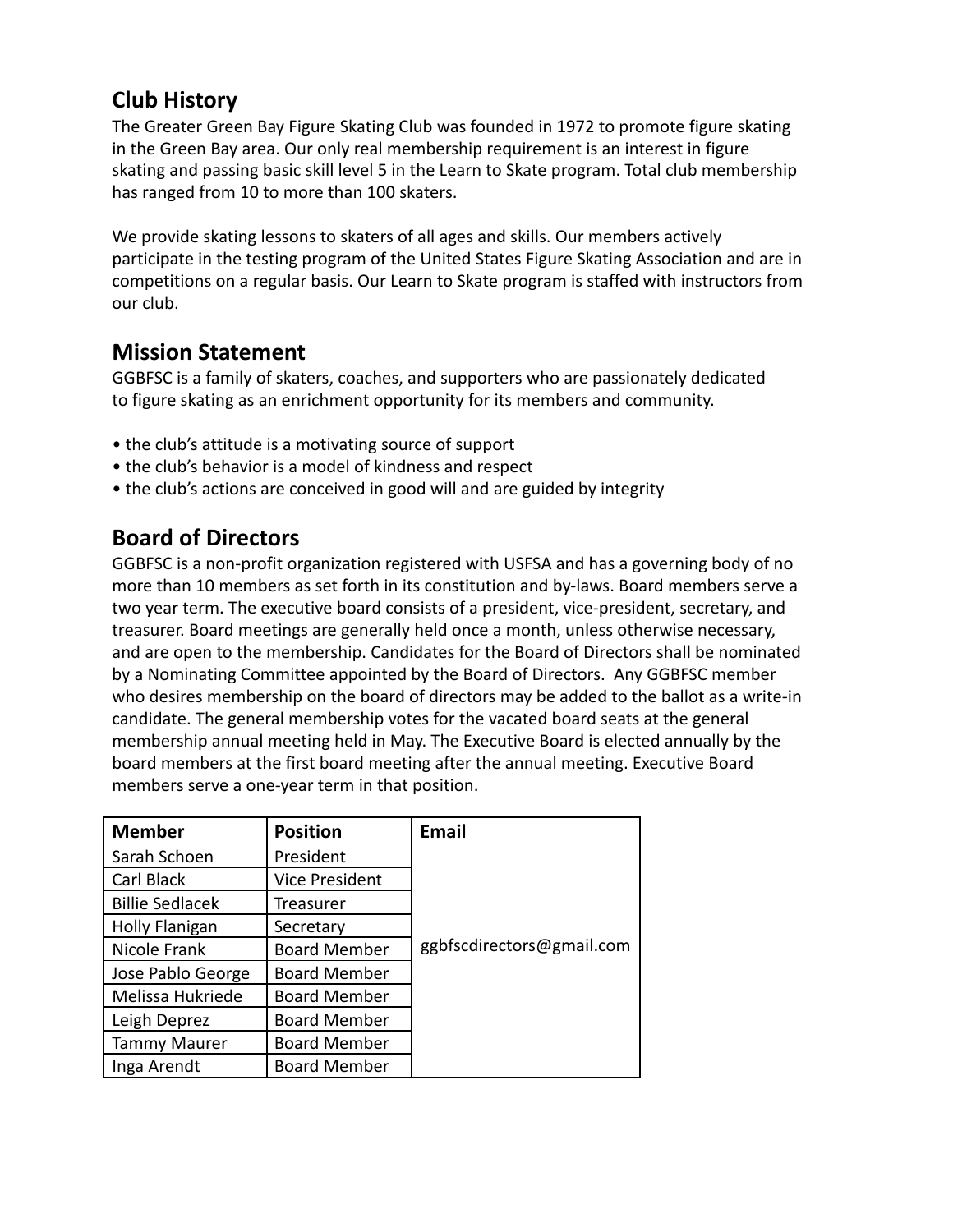## **Membership**

GGBFSC home club membership is open to anyone with an interest in figure skating. To be a member of the GGBFSC, skaters must have passed his or her Basic 5 US Figure Skating test and have a US Figure Skating membership to skate on club ice.

### Becoming a Member

Becoming a member is easy. First, complete the new [member application](http://comp.entryeeze.com/Membership/FamRemind.aspx?cid=221) on Entryeeze.

Next, you will need to select a coach to give you private lessons on club ice sessions. The Bridge to Club Program can help finding a coach.

Lastly, you will need to contract for ice time. Complete details on contracting ice time is included further in this handbook.

# Membership Types & Fees

The membership fees for the 2022-2023 season are as follows. Membership fees include membership to GGBFSC from July 1, 2022 through June 30, 2023. Memberships are not prorated, as the U.S. Figure Skating does not prorate their membership fees.

| Membership<br><b>Type</b>             | <b>USFS</b><br>Membership<br><b>Included</b> | <b>Skating</b><br><b>Magazine</b><br>Subscription | Cost  | <b>Notes</b>                                                                                                                                      |
|---------------------------------------|----------------------------------------------|---------------------------------------------------|-------|---------------------------------------------------------------------------------------------------------------------------------------------------|
| Full                                  | Yes                                          | Yes                                               | \$130 | \$200 of membership costs per family<br>to be raised through fundraising<br>opportunities of the club. Fundraising<br>must be completed by May 1. |
| $2^{nd}$ Family<br>Member             | Yes                                          | N <sub>0</sub>                                    | \$105 |                                                                                                                                                   |
| $3rd$ or More<br><b>Family Member</b> | Yes                                          | <b>No</b>                                         | \$90  |                                                                                                                                                   |
| Introductory                          | Yes                                          | Yes                                               | \$65  | This membership is for new members<br>only. Skaters cannot have been a<br>member of the USFS at any time. Fees<br>cannot be prorated.             |
| Associate*                            | No                                           | N <sub>0</sub>                                    | \$65  | Available to members of other clubs<br>only. Must provide USFS membership<br>number from home club.                                               |
| 4 Year Collegiate                     | Yes                                          | Yes                                               | \$105 | Must be a full time college student.<br>This is a 4-year membership.                                                                              |
| Emeritus<br>(Limited<br>Membership)   | Yes                                          | No                                                | \$0   | One-time approval by the Board of<br>Directors. Continues until the emeritus<br>member no longer pays fee.                                        |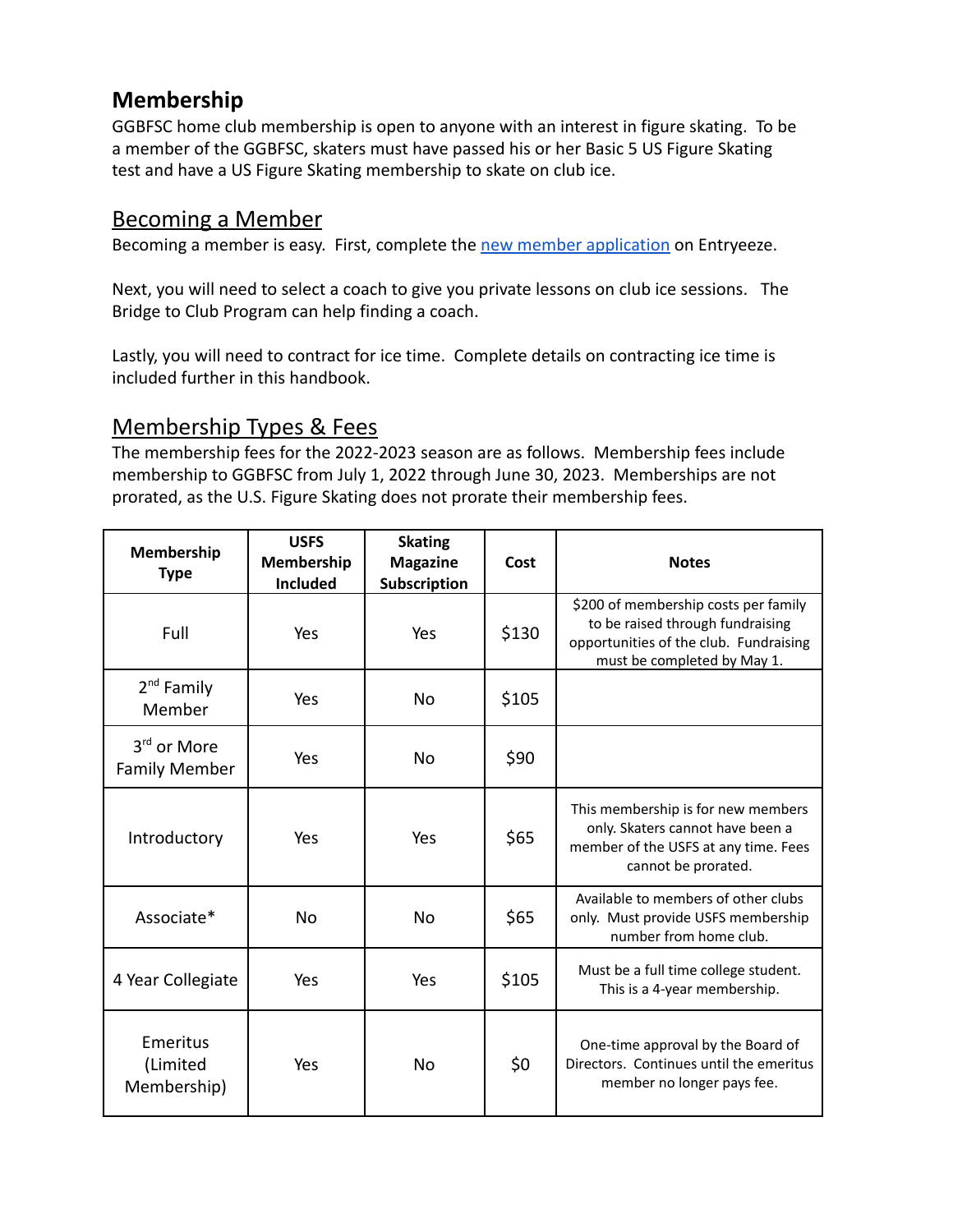| Coach | Yes | Yes | \$80 | Available to<br><b>Insured USFS</b><br>Coaches. |
|-------|-----|-----|------|-------------------------------------------------|
|       |     |     |      |                                                 |
| ıTS   | Yes | Yes | \$22 | Introduction to                                 |

ice skating

\* Associate members requesting to participate in club events (i.e. Ice Show) must pay full membership fees and complete the required volunteer requirements of a full member.

Membership dues are used for both US Figure Skating fees and operational expenses for the GGBFSC. Membership allows a skater to purchase club ice. Full and Introductory Memberships also include participation in any club functions, social or business, including exhibitions. Members will receive the club's newsletter via email, the RSS feed or by following the sign up instructions on the newsletter page of the website. The first member in each family will receive a copy of Skating Magazine published by US Figure Skating. USFS membership allows members to test and compete at US Figure Skating competitions. Full, Intro, and collegiate members have GGBFSC voting rights, per the club By-Laws.

### Service and Ice Monitor Hours

A completed and signed service hour commitment form must be on file with the Service Hours Coordinator by 7/1/2023 in order to participate in club activities, including ice time. All GGBFSC members, except associate and collegiate members, are required to complete three requirements for service hours.

#### **Service Hour Requirement**

- 1.) Volunteer five hours at Skate Green Bay &/or GGBFSC Sponsored Camps
- 2.) Volunteer five hours at the GGBFSC Annual Ice Show
- 3.) 4 hours of ice monitor during Fall & Spring Ice Sessions. (Note: Summer monitoring hours can be used to fulfill previously unfulfilled hours from Spring or bank hours for Fall)
- 4.) Volunteer an additional 12 hours for full and introductory members. The additional 12 hour requirement can be waived if one of the following is completed.
	- Serve on a GGBFSC committee (Note: a maximum # of members allowed on a committee is 5)
		- Testing Committee
		- Fundraising Committee
		- Scout Event Committee
		- Christmas Exhibition Committee
		- Marketing Committee
		- Skate Green Bay Committee
		- **·** Spring Banquet Committee
		- **Community Outreach Committee**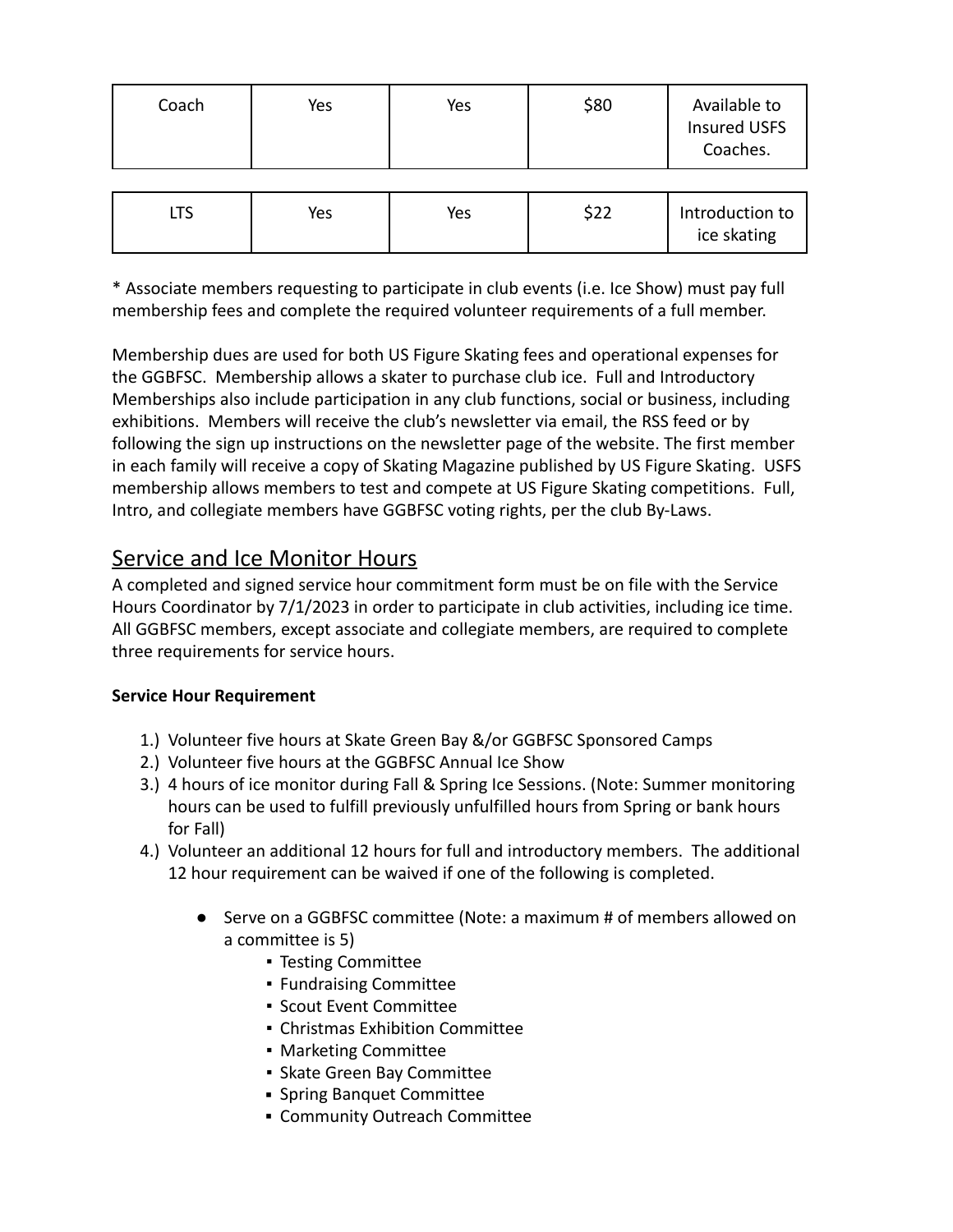- **.** Spring Ice Show Committee
- Camps

● Opt out by paying \$20 per hour (Note: Items 1-4 are still required) Also, skater participation in certain events may require service hour(s) be performed. For example, GGBFSC test sessions require volunteer hours for those participating.

| Event                                                                               | Service Hour(s) Required |
|-------------------------------------------------------------------------------------|--------------------------|
| Any test session that you are participating in $\vert$ 1 volunteer segment per test |                          |

All members, including associate and collegiate, may be assessed volunteer hours if the club hosts a Regional, Sectional or National USFS event.

#### **Ice Monitor Requirement**

In addition to the service hour requirements above, all members, including associate members, who contract ice will be required to complete mandatory ice monitor/music playing hours. Members are required to complete:

4 hours in Fall 4 hours in Spring (register for monitoring sessions under the volunteer tab of Entryeeze)

There is not a buy-out option for these hours & ice monitoring does NOT count towards the additional 12 hour/committee requirement**.** The Directors gmail will send the roster for your selected Ice Monitor session to the email listed on EntryEeze. Following the completion of your ice monitoring session, you must reply to that email with skaters present/absent from the session. Include the session date and time for your volunteer slot, your skater´s name, and any coaches and skaters utilizing the Coach´s Reserve. Your prompt and complete reply ensures your account is accurately credited.**You must be at least 16 years old to operate the music player**. This is a requirement of the ice rinks and not the club. The iPad for music playing is in a locked safe in the coaches room. Each skater has an individual folder with their music uploaded. Instructions sent with roster from Directors gmail.

If a member is unable to fulfill the above service hours and/or ice monitor requirements, another individual can complete these hours on their behalf. Any hours not completed will be billed out at \$20 per hour.

### Fundraising

A completed and signed fundraising agreement form must be on file with the Fundraising Coordinator by 7/1/2023 in order to participate in club activities, including ice time. All GGBFSC members, except associate and collegiate members, are required to raise \$200 by 4/30/2023. Any fundraising amounts not met will be applied to the members balance. Unpaid fees by 5/1/2023 will result in a skater being removed from Spring Ice Show performances.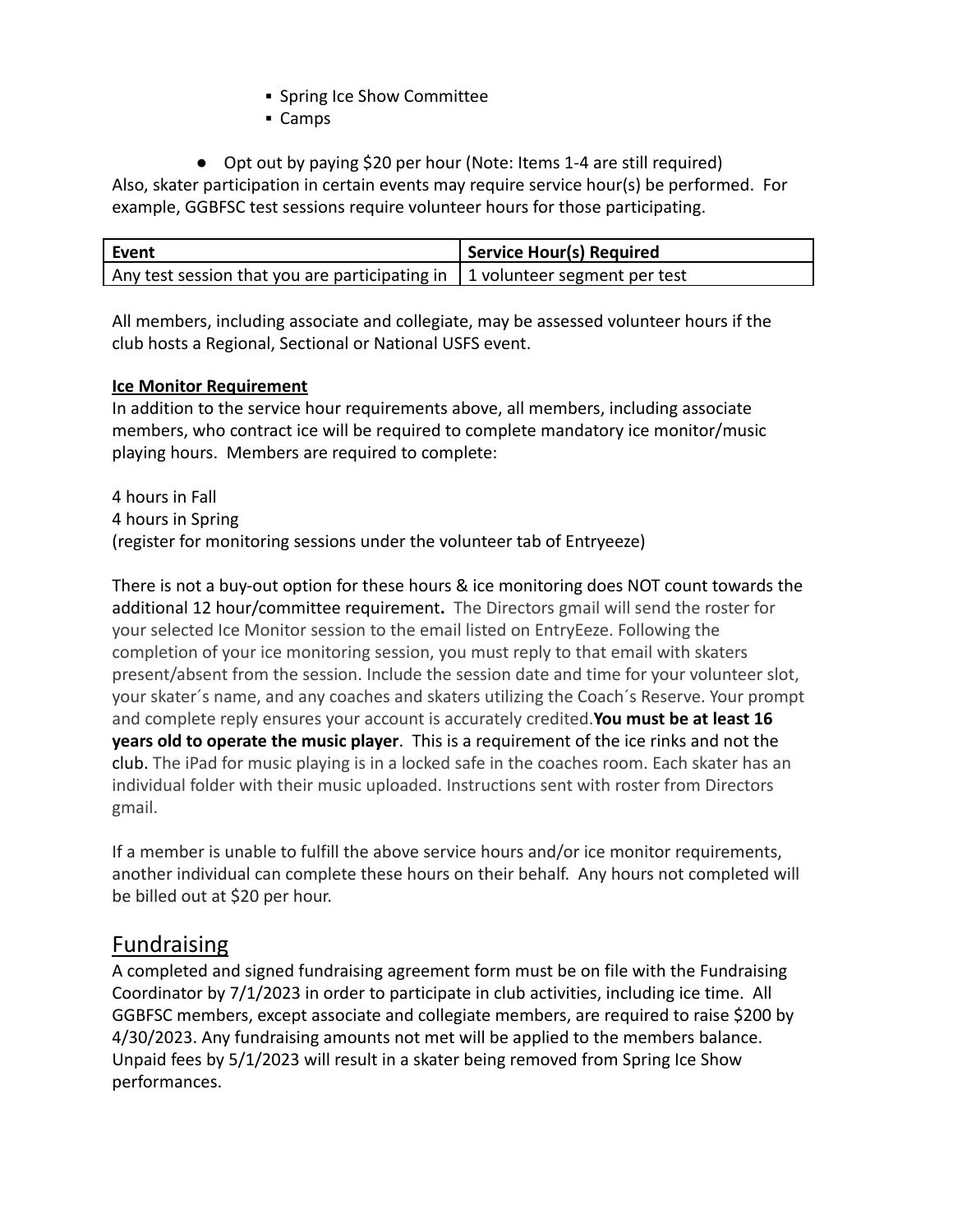### Coaches

GGBFSC has many qualified coaches available for lessons. A current listing of coaches, their qualifications and fees are posted on the club website.

# **Choosing a Coach**

When picking a coach, make sure to talk to other experienced skaters and parents to see what their experiences have been like, talk to coaches you have an interest in, and watch them working with their students.

Be aware that there is a limited amount of ice time at all rinks, and instructor's schedules will fill up. You may not be able to make arrangements with your first choice. You will deal directly with the coach, not the club or rink to set up lessons and pay fees.

Your coach is a critical part in your skating experience. It is important to heed their advice. They will determine suggested practice times, and make suggestions regarding testing and competing. In general, a coach may spend about 15 to 20 minutes per 55 minute session on the ice with a skater.

You will receive a separate bill from your coach for time spent with each skater. They also charge for time spent with the skater at test sessions and competitions, as well as travel expenses.

Every coach may have different policies and it's important to ask them about this ahead of time. Things you should ask your coach:

- What is your policy for missed lessons? Will I be charged?
- What is your preferred method of contact, i.e. cell phone, email, etc.
- How do you schedule lesson time?

# **Changing Coaches**

The relationship between skater and coach is, of course, very important. Parents are usually a key additional component. Courtesy and communication are vital in this partnership, but when special situations arise and a coaching change is requested, USFSA offers the following guidelines regarding the proper and ethical sequence of behavior.

First, inform the current professional: the skater or parent of the skater should discuss with the current professional the desire to discontinue the business relationship. Once the final bill is paid, lessons can begin with a new professional. The new professional must confirm with the previous professional that the resolution of the relationship has taken place and that the final bill has been paid before giving any lessons to the skater.

Next, approach the potential new professional: the skater or parent of the skater should approach the new professional to set up lessons. (Again, this should take place only after the current professional has been informed of the desire to discontinue lessons.) The potential new coach should remind the skater or parent to discuss the situation with the current coach. The parent or skater must pay the final bill to the current coach before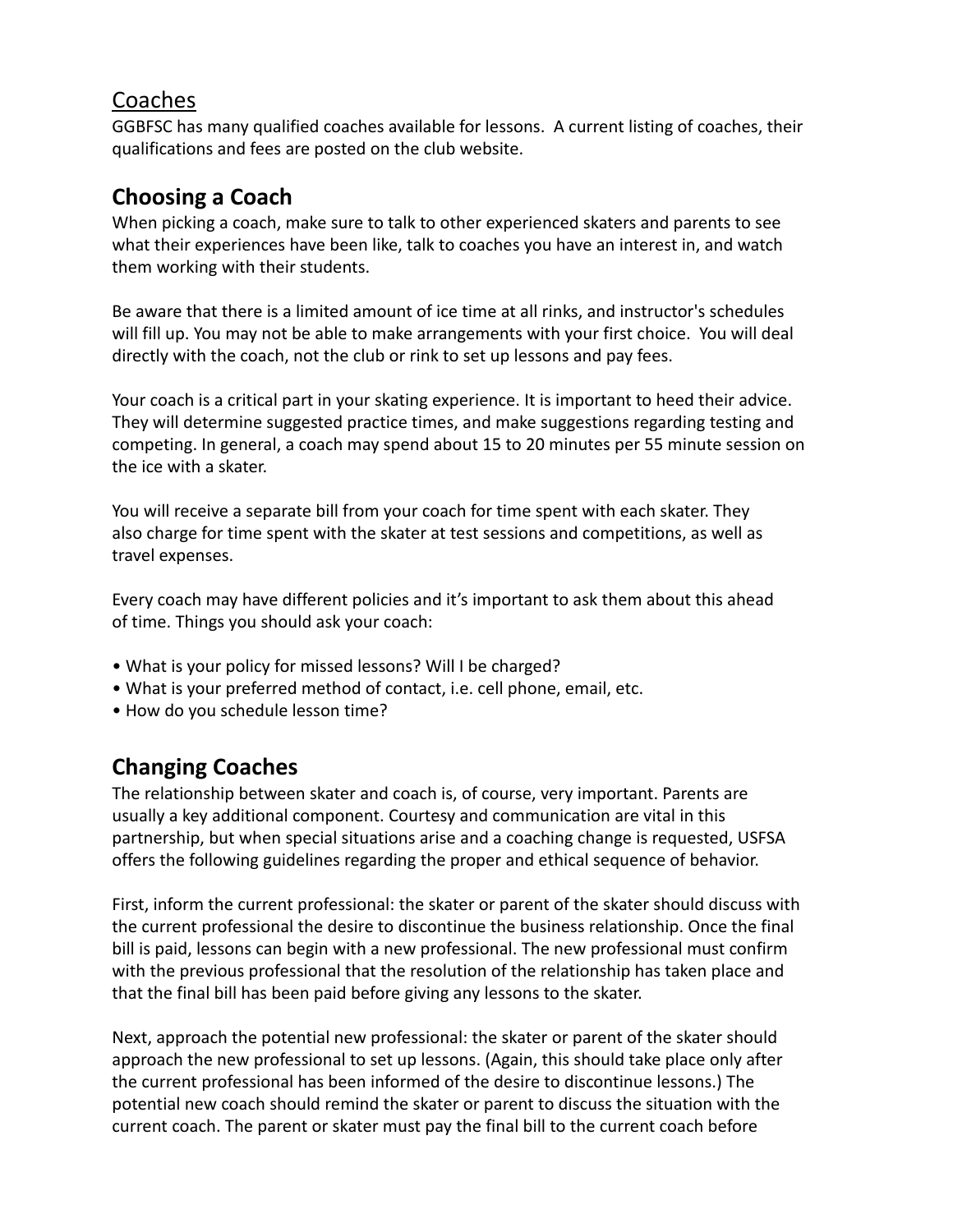starting lessons with the new coach. The new coach should confirm with the previous coach that notification has been provided and that the final bill has been paid. The new coach and the parent or skater can set up lessons.

GGBFSC does not act as an intermediary between pro and member. We urge each party to resolve the situation both privately and respectfully. In the event of any unresolved issue the GGBFSC Board of Directors will provide advice and suggestions; and may exercise its right to authorize a final decision in the matter. You are expected to respect all pros who teach on the ice and they in turn will respect and help to protect your rights as a member of GGBFSC.

All pros must be USFSA members and approved by the GGBFSC Board of Directors. The board recommends the pros follow the code of ethics as outlined by the Professional Skaters Association (PSA) and requires the same respect be given the GGBFSC rules.

## **Visiting Coaches**

Visiting coaches from another club are permitted a maximum of (6) 55 minute sessions per calendar year on club ice. Coaches attending more than 6 sessions must become an associate member of the GGBFSC. They must provide U.S. Figure Skating credentials, their member number and proof of insurance when signing in with the ice monitor.

# Contracted Ice

Basic membership does not include ice time other than ice used for social hours. Ice time may be obtained by contracting throughout the season. Ice contract charges for each session listed under Ice Fees and Refunds.

Contracted ice time is offered in three seasons to allow greater flexibility and participation in other activities.

| Fall Season:   | September - January |
|----------------|---------------------|
| Spring Season: | January - June      |
| Summer Season: | June – September    |

Please see **[Entryeeze](http://comp.entryeeze.com/Membership/Welcome.aspx?cid=221)** for specific days and times.

The club contracts all ice through [Entryeeze.](http://comp.entryeeze.com/Membership/Welcome.aspx?cid=221) Before ice sessions can be scheduled, members need to purchase one or more punch cards. Each punch equals (1) 55 minute session. Punch cards are available in 1, 2, 5, 10, 15, 20, 25, 30, 35, 40, 45 and 50 punches. If you need more punches, additional punch cards can be purchased at any time during the season. Please note that punch cards expire at the end of each season. Punches cannot be transferred to the next season nor can credits be applied to account for any unused punches.

Club contracted ice times are available to home club or associate members only. U.S. Figure Skating members from other clubs may skate, if space is available. Availability is determined as outlined under Ice Sessions Maximum Occupancy and Priority.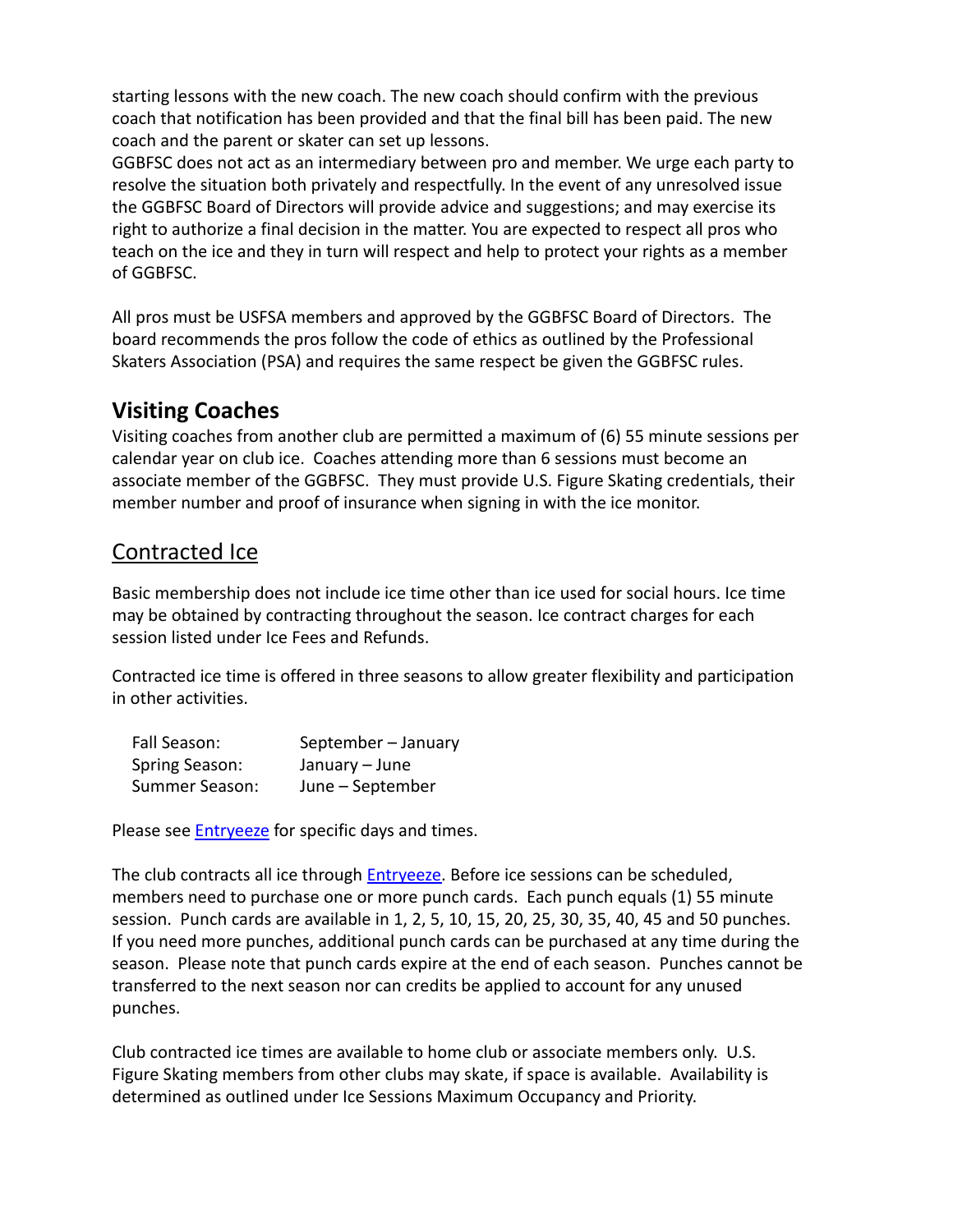The club does not have ice on:

- Sunday of Labor Day weekend
- Labor Day
- Thanksgiving
- Friday after Thanksgiving
- Christmas Eve
- Christmas Dav
- New Year's Eve
- New Year's Day
- Sunday after the Ice Show
- Easter
- Sunday of Memorial Day weekend
- Memorial Day

Any deviations to the schedule or additional ice times throughout the year will be posted on the club's social media accounts and the GGBFSC website as well as communicated via a club email.

### Ice Fees and Refunds

Contracted ice charges for each session are listed below.

| Ice Time                        | <b>Fees</b>         | Length       |
|---------------------------------|---------------------|--------------|
| <b>GGBFSC Member Contracted</b> | S14.00 per session  | l 55 minutes |
| Coaches' Reserve                | \$16.00             | l 55 minutes |
| Non-GGBFSC Guest member         | \$20.00 per session | l 55 minutes |

The club reserves the right to cancel or change any session and will make appropriate adjustments to contract payments.

Contract refunds for large blocks of missed skating can be considered by the Board of Directors and will be granted only for prolonged injury and illness. Any requests must be submitted in writing to the Board of Directors with a doctor's note.

### Walk-ons

Walk-ons are not permitted. See your coach for a Coaches' Reserve ticket.

### Coaches' Reserve

Coaches may purchase reserve tickets from their Entryeeze account to be used for skaters who fail to pre-register for ice. This option allows coaches to purchase as many reserve punches as they would like at a rate of \$16 per punch. When the coach purchases the punches, they will be issued reserve tickets that they may use when necessary. In this process, the coach is responsible for the skaters' access to the ice. The coach would need to:- Ensure that the session is not at capacity and can allow an additional skater- Give the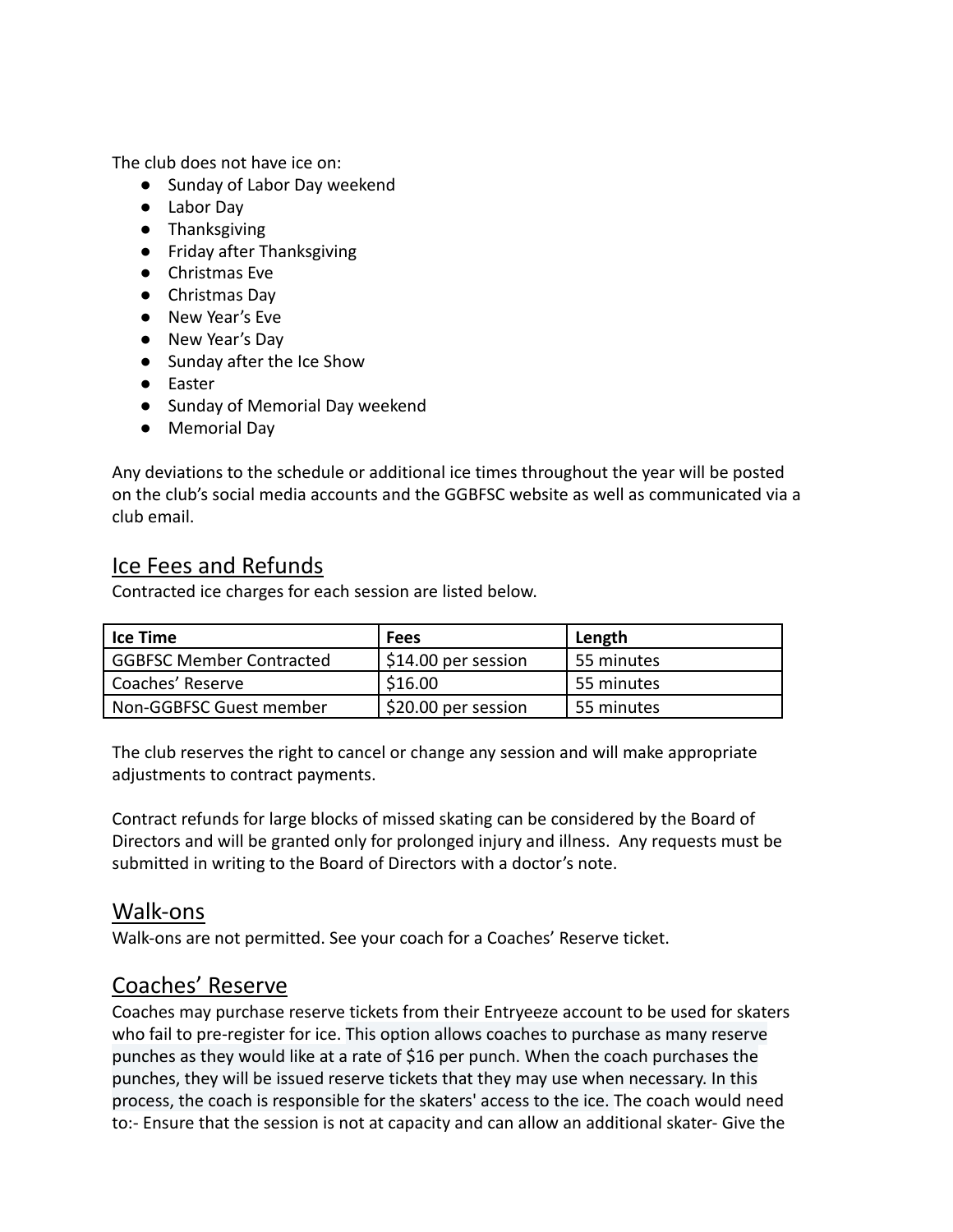reserve ticket to the skater to fill out with their name, date and session skated (the ticket then gets dropped in the GGBFSC club box in the lobby at DePere or near the coaches' locker room at Cornerstone)- Bill the skater for the \$16 charge with their regular coaching bill

### Make-Ups

The GGBFSC does not offer make-up sessions since contracted ice times can be modified in Entryeeze by skaters prior to 11:59 p.m. the night before the session.

### Billing

GGBFSC offers ice to its members on a regularly scheduled basis and at reasonable rates. The club in turn has to pay an ice bill to the rink on a regular basis and your cooperation is necessary for us to comply and pay on time. All ice is billed through Entryeeze.

Late payments will be charged a late fee and other action may be taken as the board deems necessary. Currently, USFSA is asking all clubs to turn in a list of all individuals who have not met their financial obligations. These individuals will be flagged by USFSA until all financial obligations are met. Skaters will not be allowed to test, compete or contract for ice time, etc. until financial obligations are met. If you don't know whether you have a balance due, please review your account on [Entryeeze.](http://comp.entryeeze.com/Membership/Welcome.aspx?cid=221) If you have a problem meeting these deadlines, please refer to the board for assistance. If the problem becomes persistent and outstanding balances are not paid in full, the executive board will have no choice but to disallow the member to compete or test in any such event that requires a board officer's signature and/or restricts the member's ice privileges.

Membership contracts canceled prior to the end of the season will still require payment for unfulfilled fundraising & volunteer hours.

Checks returned for insufficient funds will be automatically charged a \$25 dollar fee by the club. We cannot accept postdated checks. Ice payments may be placed in the lock box located next to the club bulletin board at DePere rink or in the lock box near the coaches' room at Cornerstone. If you would prefer to mail your ice payment please send them to: GGBFSC, Attention Accounting & Billing, P.O. Box 28164, Green Bay, WI 54307-0164. If you have any questions, please contact accounting & billing.

### Ice Sessions

GGBFSC has established rules, regulations, and protocol to ensure safety and fairness to each of our members/skaters. Any violation of the following may result in action from the Board of Directors in the respective order:

1stOffense- Written warning 2nd Offense- Appearance before the Board of Directors 3rdOffense- Suspension from GGBFSC

Anyone witness to any infraction of these rules may report them to a coach, ice monitor or board member. The GGBFSC Board of Directors will take action necessary to provide its members with a safe, fair and enjoyable rink environment.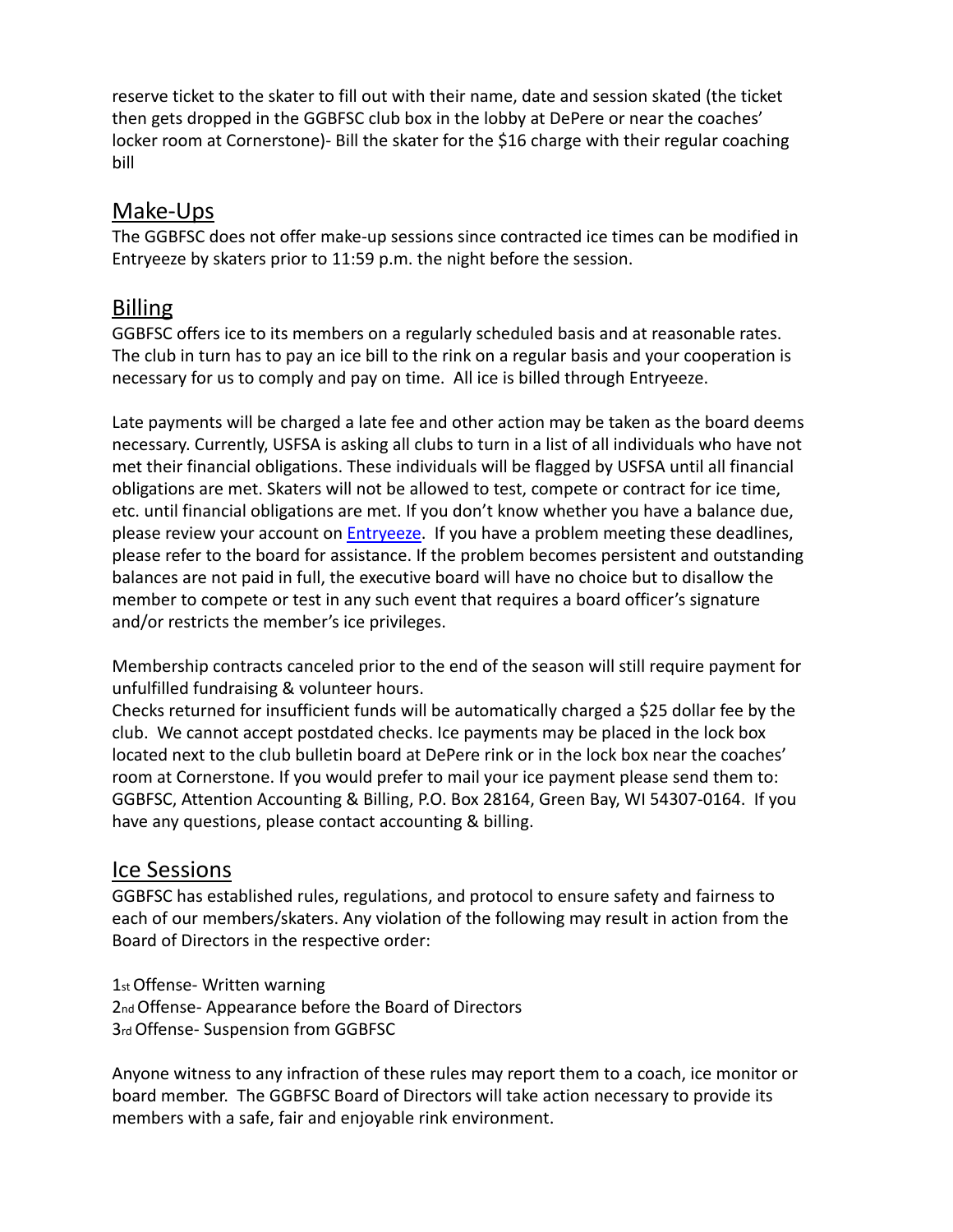# General Ice Rules

All skaters are **required** to check in with the ice monitor prior to skating. While this is primarily a skater/parent responsibility, private coaches must verify that any student in a lesson has paid for the ice on which the lesson is being given. This is especially true with new skaters and guest skaters.

In addition, all guest coaches are required to pre-register with the membership director at: greatergreenbayfsc@gmail.com. All guest coaches must receive prior approval and submit a copy of their insurance before coaching on club ice. Any guest coach teaching on GGBFSC ice more than six times in one year is required to become a member of the club. Please contact greatergreenbayfsc@gmail.com for more information.

As a training center, we must maintain a working atmosphere that is free of distractions. Parents and spectators are to remain in the stands while a session is in progress. People who stand at the glass, in the team benches or interrupt a skater's training will be asked to leave the arena.

1. Skates must be worn on the ice at all times during ice sessions. No exceptions.

2. When you fall on the ice, get up as quickly as possible if you are not severely injured. Sitting or lying on the ice puts you and other skaters at risk of injury. If you are hurt you will receive help immediately.

3. When your scheduled session begins you are expected to be on the ice. If you are late, you cannot stay over into the next session to make up your time. When your scheduled session ends you must leave the ice unless you are also scheduled for the next session. This also applies to coaches' reserve skaters. All skaters are skating within the time scheduled or you will be charged for an additional session.

4. No standing idle on the ice. If you have an equipment or apparel problem, please get off the ice to make any adjustments. If you need to chat with someone, please move to the boards.

5. No food or drink is allowed on the ice. Absolutely no glass containers in the rink area and no open containers such as coffee or soda cans are allowed on the boards. Plastic water bottles and insulated type covered containers are permitted.

6. No i-Pods, iphones, ipads, computers or boom box type cd players can be placed **on** the ice.

7. No alcoholic beverages, vaping, tobacco, or street drugs will be tolerated.

8. Generally, the middle of the rink is to be used for spin practice. Please do not monopolize any specific area of the rink for prolonged periods of time.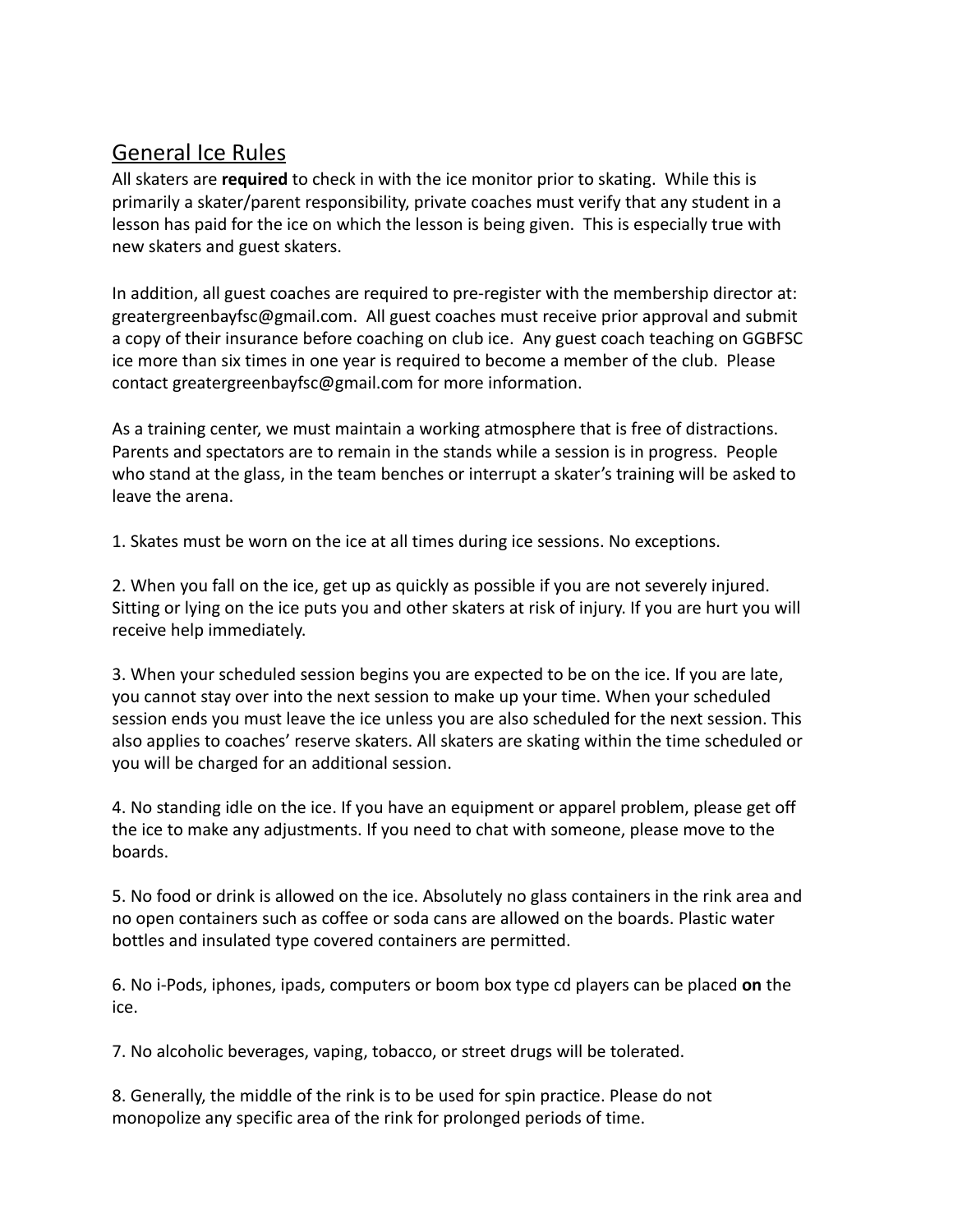9. Long hair or hair that may fly in your face or in another's face should be pulled back away from your face with either various hair accessories (no bobby pins) or hairstyles that enable you to have full vision of the ice and other skaters. This is for your safety as well as all others.

10. Skating attire must be clean and safe.

11. To ensure the safety of all skaters on practice ice, skaters are prohibited from practicing synchro moves as a group, including but not limited to moves with locked arms.

12. Headphones, earbuds & the like are not permitted on the ice.

### Ice Session Etiquette

1. Skaters, pros, monitors, parents and guests are expected to show courtesy and respect to each other both on and off the ice.

2. Be aware of other skaters' movement near and around you.

3. Use of any foul language is prohibited.

4. Courtesy and respect for other skaters, pros, parents and rink personnel are expected.

5. Good sportsmanship should be demonstrated at all times.

6. Advanced skaters are expected to exhibit patience toward beginner members of the club. Remember, you were an inexperienced skater once, and it takes time for our future generation to advance to the point where they are completely comfortable skating with all levels of skaters.

7. Respect our rink staff. Clean up your mess, and leave the ice immediately when the Zamboni driver blows the whistle.

Please remember you are representing the Greater Green Bay Figure Skating Club. Please do it in a positive way.

### Right of Way

It is essential to respect the rights of other skaters and be constantly aware of who is around you. The skater who is doing his or her program to music and wearing the orange belt has the right of way at all times. ALL other skaters are expected to give them free maneuvering room. Second in priority are those skaters who are currently in lessons with their coach.

## Flow of a Freestyle Session

Due to the nature of certain jumps, they are most commonly performed in the same vicinity of the rink each time. A diagram of the rink is included to show where each jump is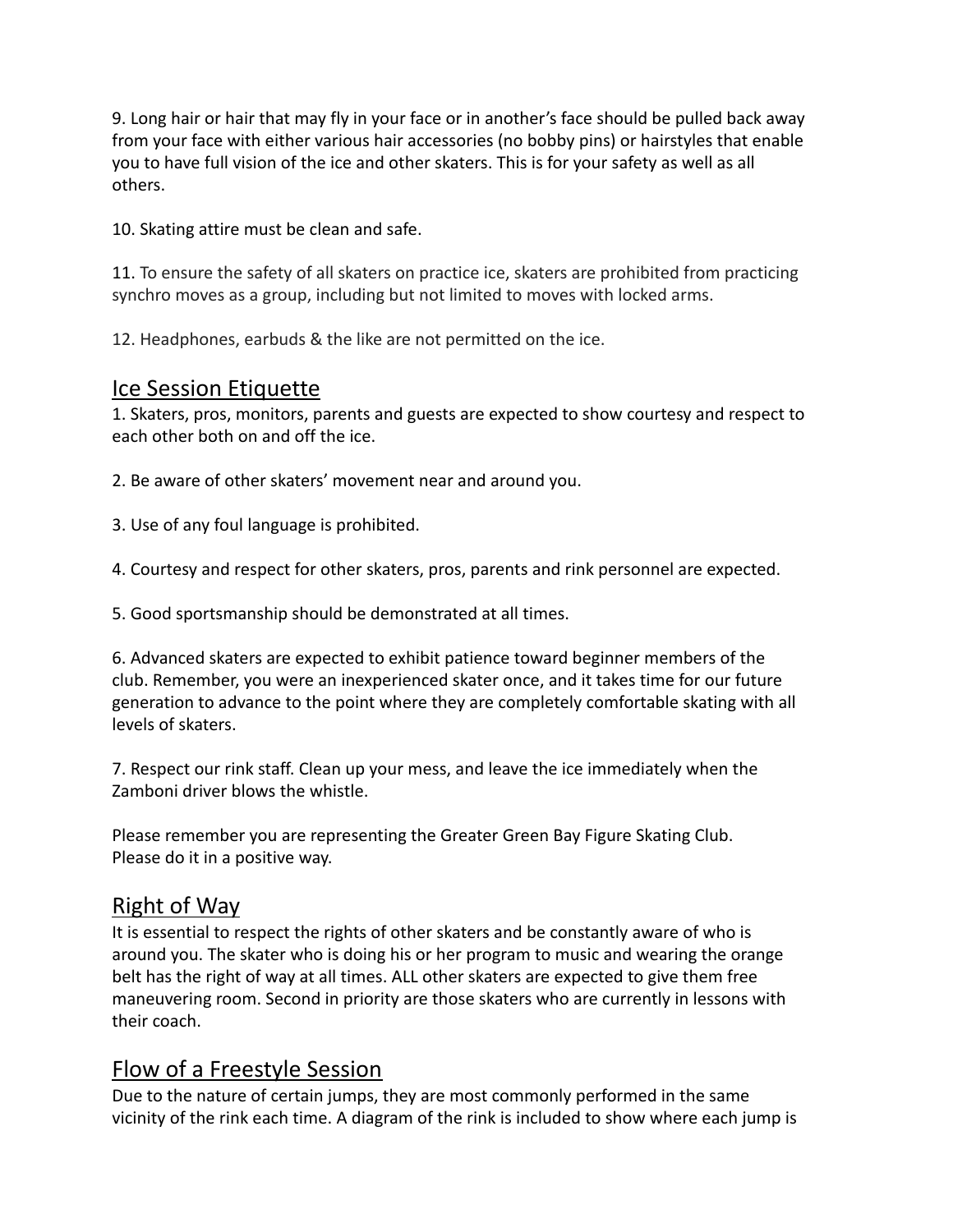most commonly performed. Obviously, there are exceptions to these performance areas, especially in skaters' programs. Most importantly, try to avoid practicing for an extended period of time in one area.

When you are practicing elements like camel spins and back spirals be especially aware of the danger your exposed blade poses to other skaters. Take a good look at the space you expect to be in before you begin the element to avoid possible collisions. At the same time, watch for skaters performing these "dangerous" elements and try to avoid the space. If you should fall, get up quickly. Remember that the other skaters will have a much harder time seeing you when you are down low on the ice. Don't stay there any longer than you have to. Learn to keep "loose" when you fall and this will help you to avoid getting injured.

With experience, skaters begin to recognize that a practice session has a certain rhythm. Skaters tend to do expected or predictable moves in certain areas of the rink. Skaters can usually predict where another skater is headed based on what they're doing (the normal approaches to each jump or spin are pretty recognizable). If you're a "wrong way" skater (clockwise jumper) be aware that other skaters will probably guess wrong about your intentions pretty often. If you're standing near the boards, don't enter the flow of skaters without checking to make sure you're not going to get into someone else's way.

Most importantly, avoid standing along the boards at all costs. Many skaters need this area for their moves in the field patterns, dance patterns, or freestyle programs. If you need to get a drink, retie your skates, etc. go to the benches. This is for your safety!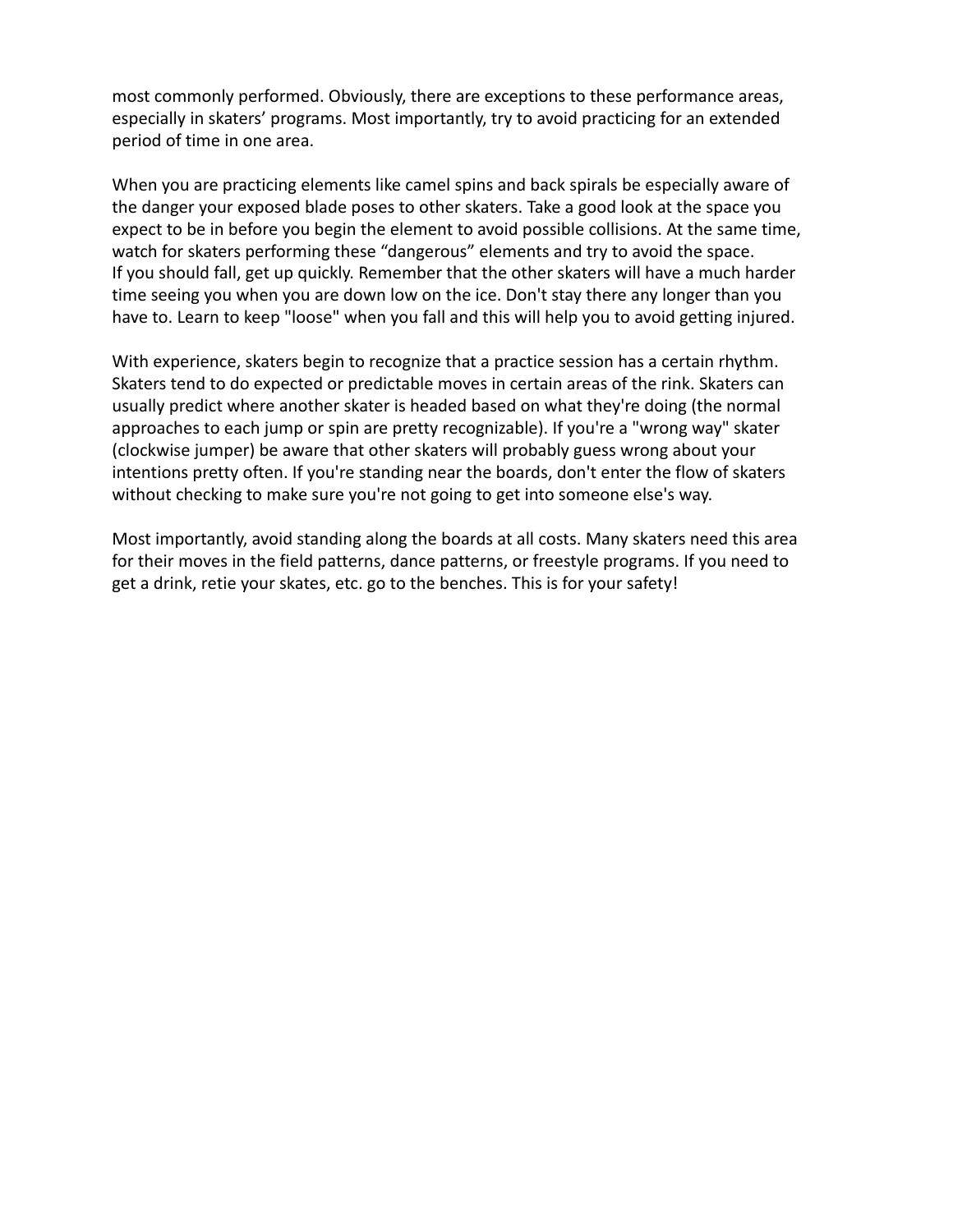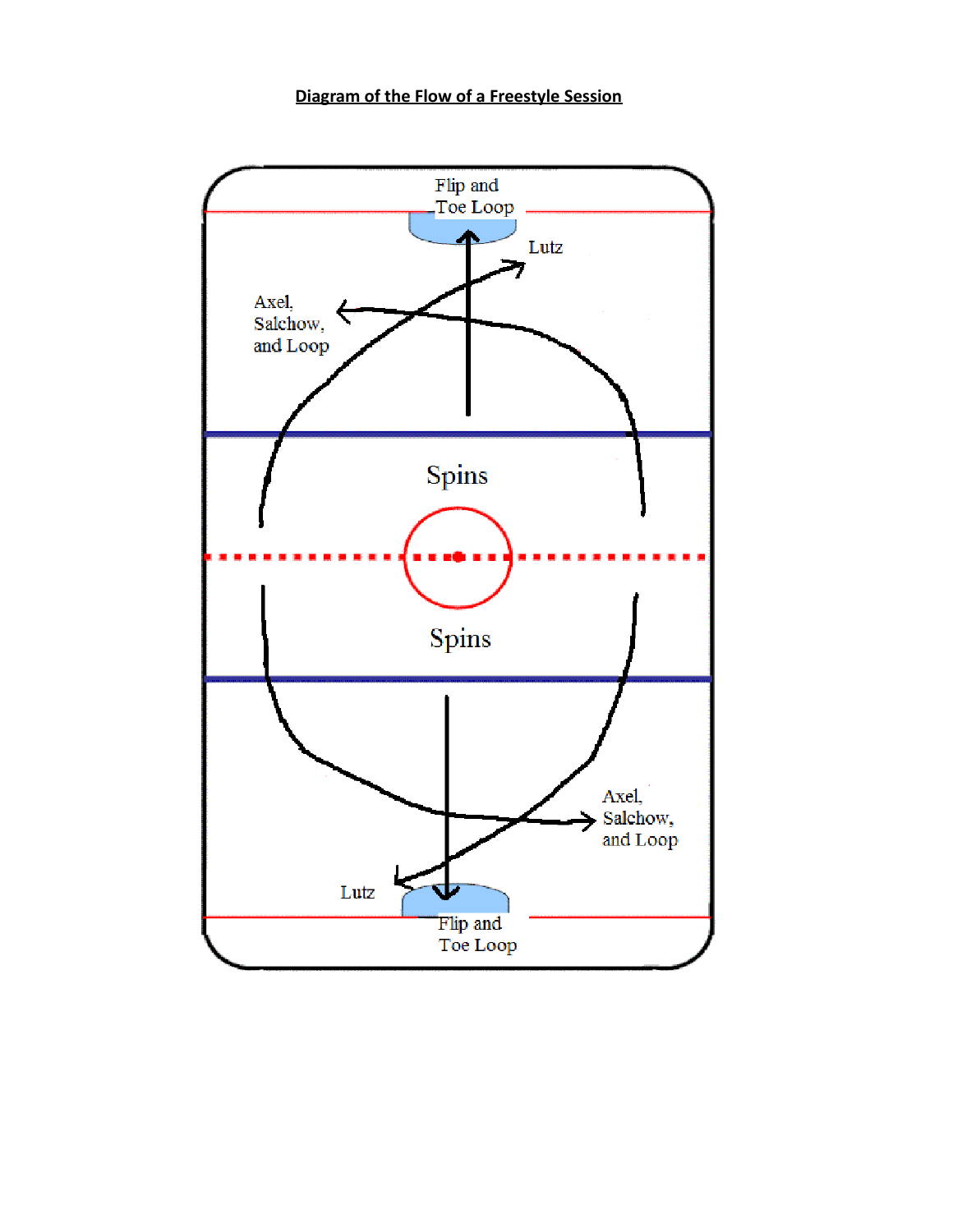# Maximum Occupancy and Priority

A maximum of 22 skaters are allowed on the ice for all sessions. Reserved ice time will be reassigned for the session if you are not present five minutes past the start time. This means all skaters must check in with the ice monitor.

In the event there are more than 22 skaters on the ice, skaters contracted in Entryeeze for the session are guaranteed a spot. Coaches' reserve skaters must wait until another session that is not full to skate.

### Ice Monitor Procedures

You must sign up for 4 hours of Ice Monitor sessions in Fall and another 4 hours in Spring, and register for each session via EntryEeze. The Directors gmail will send a roster for the session you are monitoring to the email listed in EntryEeze. After check-in (see below), you will play music the rest of the time. Some skaters have multiple sessions. Ask for help as needed with identifying skaters.

For the first 5 to 10 minutes of the session, the ice monitor will check in all of the skaters. The skaters contracted for each session will be listed in an email sent to the monitor. The ice monitor will check in the skaters. Anyone not listed on the check in list & not holding a Coaches' Reserve ticket will be asked to leave the ice. The ice monitor will play music for the rest of the time. All skaters must check-in prior to entering the ice.

#### **Ice Monitor Check-In Procedure**:

- 1.) Check-in a contracted skater. carefully verifying list with skaters present
- 2.) Check in the Coach's Reserve. Note names of coach and skater using the Reserve.
- 3.) Verify the ice has not met maximum occupancy, which is 22 skaters

Following completion of your ice monitoring session, reply to Directors gmail with skaters present/absent. Include session date/time for your volunteer slot, as well as your skater´s name. Include names of coach and skater using Coach's Reserve. This ensures that you received proper credit for ice monitoring

#### Priority for ice is explained in detail in the Maximum Occupancy and Priority section of this handbook.

#### **Music Playing Rules/Procedure:**

The iPad for music playing is kept in a safe in the coaches room. Each skater has a folder with their name, and you should plan to play one song for each skater in the order of the ice roster for that session, then repeat through the order accordingly. A skater may skip their turn as desired, and the order (per roster) continues.

- Music is to begin playing 5 minutes after a freestyle session begins. (The first skater in line can go earlier if they want.)
- Coaches have one pro request per session. Coaches may only do a pro request in front of the music of a non-lesson skater. A skater may have a dance played and later a freestyle program played due to two separate and different coach pro requests if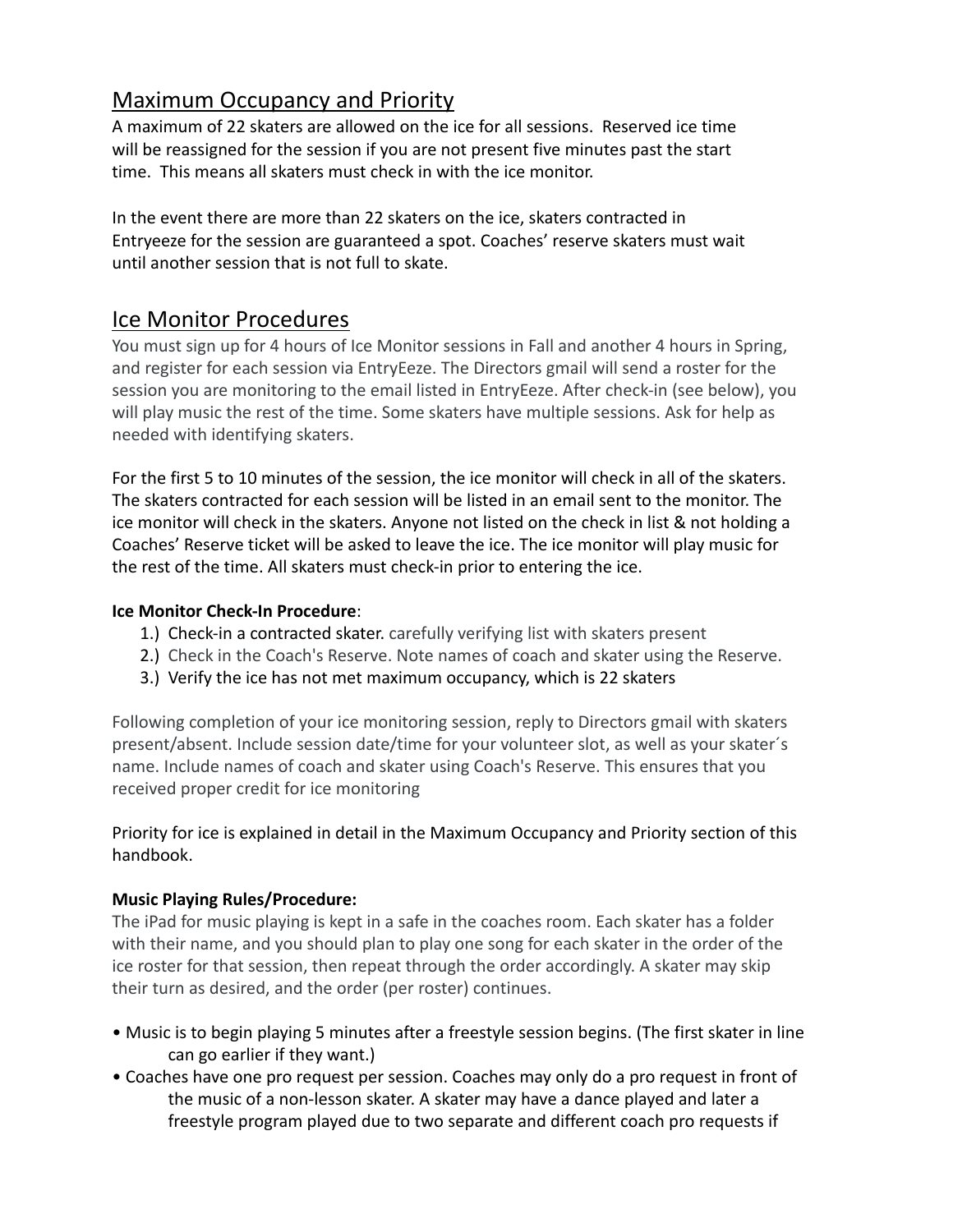they are in different lessons in the same session. Skaters must be in a lesson for a coach to use a pro request.

- An orange belt must be worn by skaters performing their programs.
- Skaters doing their programs or dance (with the orange belt) have the right-of-way, followed by skaters in a lesson.
- Do not call skaters who are in the harness for their music.

As the ice monitor, it is important to remain on the rink side for the entire session. During this time, monitors should not go onto the ice to practice or coach. This ensures skaters and coaches have someone to play music as well as handle unexpected issues should they arise. Ice monitors will forfeit the hour if this occurs. Following the completion of your ice monitoring session, send your reply email for session attendance. If you are monitoring the last session for the day, ensure the iPad is returned to charge and securely stowed in the safe.

### **Testing**

The United States Figure Skating Association (USFSA) specifies a testing system that qualifies skaters to compete at various levels. A skater must be a member of the Greater Green Bay Figure Skating Club or other USFSA club in order to take these tests. Tests are a requirement for competition; skaters pass certain tests to be eligible for particular events. However, the testing system may also be used by skaters who do not compete, as a means of measuring personal progress. The tests consist of required elements that a skater must perform before a panel of judges. Judges mark each test as either "pass" or "retry." For a test to pass, the single lower-test judge, or two judges out of the panel of three, must mark the test as passing. If the majority of the judges mark the test as a retry, the skater may take the test again after twenty-seven days. In testing, skaters' skills are judged against a clearly outlined standard, rather than against the performance of other skaters.

A skater's coach will suggest when the skater is ready to test and will give him or her an application form. The final decision about a test is ultimately made by the coach, skater, and parent together. However, your coach will know best about the expectations of the judges and the likely outcome of your test.

The application form must be completed and returned with the appropriate fees to the test chair by the required deadline. The following is a brief summary of testing information; however, the USFSA rulebook (updated annually) should be consulted for the most accurate and current information on tests. Skaters must be in "good standing" in order to test, which includes being up to date in ice payments and service hours.

## Test Categories

**Moves in the field** - Requires footwork in patterns around the ice surface that involve turns and edges used in figures, freestyle, pairs, and ice dance. These tests are performed in silence, rather than music. The first level, the pre-preliminary test, is followed by preliminary, pre-juvenile, juvenile, intermediate, novice, junior, and senior/gold for a total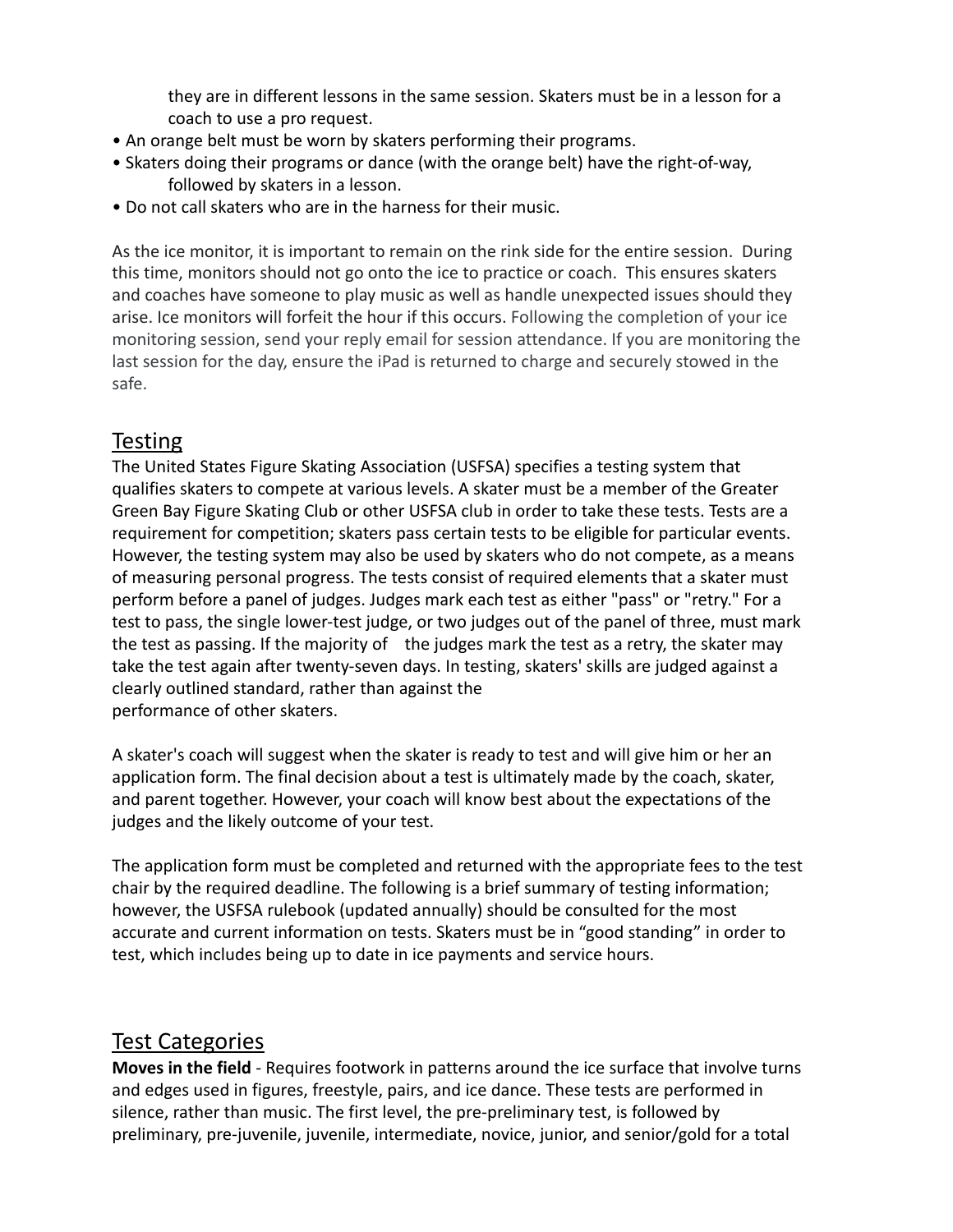of eight different test levels. Each test has several required moves in the field patterns that focus on power, edge quality, quickness, and/or extension. Once all patterns are performed, the judges may ask a skater to perform one of the patterns a second time (that is, if an error was made, but the remainder of the test was passed).

**Freestyle** - Elements such as jumps, spins, footwork, and connecting steps including moves in the field are required for freestyle tests. No music is used for the pre preliminary level. Programs choreographed to music with specified elements are required for the preliminary through senior tests. In order to qualify to take a freestyle test, the skater must first pass the moves in the field tests at the corresponding level. A skater may be asked to demonstrate competency in up to two missed elements at the completion of a freestyle program. This decision will be made by the judge(s) only if the remainder of the test is passing.

**Pairs** - Pair skaters are judged for degree of unison as well as for completion of skating elements. Pair test levels are preliminary, juvenile, intermediate, novice, junior, and senior/gold. All tests are performed to music, except the preliminary test, for which music is optional.

**Ice dancing** - The interpretation of flowing steps to music with a focus on rhythm, expression, and technique. Compulsory dances involve a specified pattern performed to pre-selected music, and free dance requires individualized choreography of specified elements to music chosen by the skater. The dances can be taken either standard (with a partner) or solo-track (without a partner). The testing levels are preliminary, pre bronze, bronze, pre-silver, silver, pre-gold, gold, and international.

Each USFSA ice dance level consists of three to four compulsory dances. The entire group of dances in a level must be passed before testing a dance at a higher level. Dances in each level are listed below. Patterns for these dances are provided in the USFSA rulebook.

Preliminary (Dutch Waltz, Canasta Tango, Rhythm Blues) Pre-bronze (Swing, Cha Cha, Fiesta Tango) Bronze (Hickory Hoedown, Willow Waltz, Ten Fox) Pre-silver (Fourteen step, European Waltz, Foxtrot) Silver (American Waltz, Tango, Rocker Foxtrot) Pre-gold (Kilian, Blues, Paso Doble, Starlight Waltz) Gold (Viennese Waltz, Westminster Waltz, Quickstep, Argentine Tango) International (Austrian waltz, Cha Cha Congelado, Golden Waltz, Midnight Blues, Rhumba, Silver Samba, Tango Romantica, Yankee Polka)

**Adult skating** - Tests are available for adult skaters (those aged 21 or older) in all disciplines mentioned above; moves in the field, free skating, pairs, and dance. Levels for adult moves in the field and free skating are adult pre-bronze, adult bronze, adult silver, and adult gold. Adult pair test levels are adult bronze, adult silver, and adult gold. For dance, adult skaters test the same dances and levels as the standard track skaters, but adult and masters dance tests need only be skated with a partner, not solo.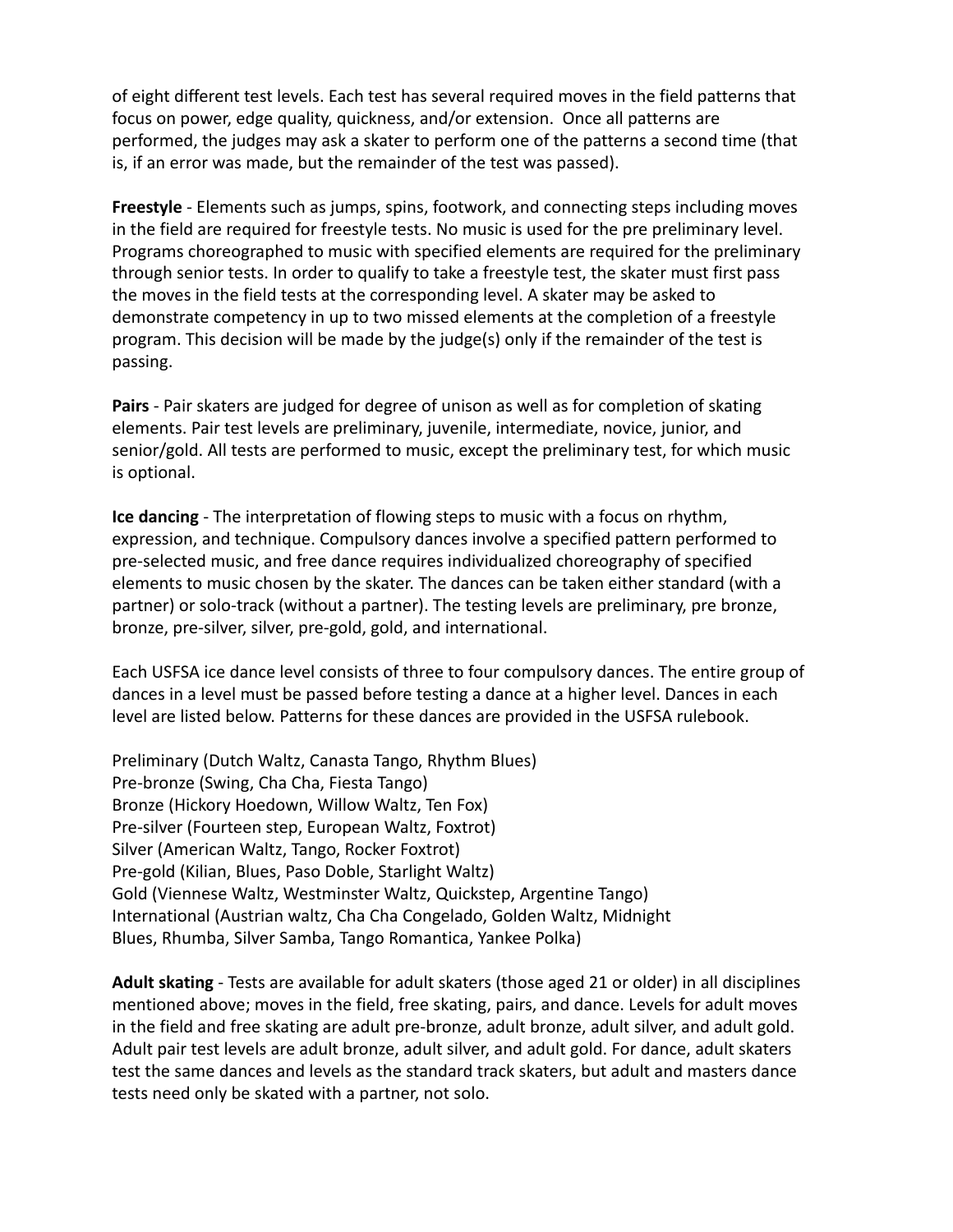## Competitions

As a member of the GGBFSC, you will be able to participate in many kinds of skating competitions. Competitions sanctioned by U.S. Figure Skating are held throughout the year in rinks across the country, with events in freestyle, pairs, ice dancing, synchronized team skating, and artistic. Skaters may elect to participate in any or all types of events.

Competition allows a skater to perform in appropriate groups according to age and skating level before a panel of judges. Individual skaters within the groups are then placed in a numerical placement order as the judges' results indicate. Usually the top 3 to 5 skaters in each group will receive medals or awards. Skaters may also compete in different events if available, such as spins, free skate, compulsory, moves-in-the-field, dance, artistic, etc.

GGBFSC sponsors its own annual competition, Skate Green Bay, in March. One of the unique aspects of our competition is an event called the artistic recall in which skaters are judged on strictly aesthetic appeal by a panel of judges from the art, music, and entertainment community.

### Qualifications

It's important to keep your GGBFSC membership up to date, because in order to enter any USFSA-sanctioned competition, you must be a member of the USFSA in good standing and have the permission of your home club. Every competition entry form must be signed by a club officer to confirm that you are a member in good standing. Being in "good standing" includes being up to date in ice payments and service hours. (Competition applications can be obtained from the skating coaches or at the club bulletin board at the rink.) There are also age and test qualifications for some events. Discuss these requirements with your coach, or consult the competition entry form and USFSA rulebook.

## Types of Competitive Events

**Freestyle and pairs**: Competitions with freestyle and pair events are most familiar to the general public, because these types of skating are featured prominently on TV. Freestyle skating consists of jumps, spins, and footwork, as well as other athletic and artistic movements skated to music. Skaters can compete in the well balanced free skate or test track free skate. Your coach can explain the difference and what is right for your skater.

Pairs, in which two skaters work together, adds elements such as lifts, assisted jumps, and skating in unison.

A new skater normally starts competing at a basic skills competition or non-qualifying competition. Levels for these events normally start at limited beginner or beginner all the way through senior by progressing through subsequent levels by mastering new elements and passing skating tests. Adult levels are also available. Skaters can participate in events called non-qualifying competitions, as well as qualifying competitions that ultimately lead to the national championships.

**Compulsory:** This is a prescribed and formatted style of footwork with emphasis on edges, power, posture, and speed. The levels normally range from beginner – juvenile.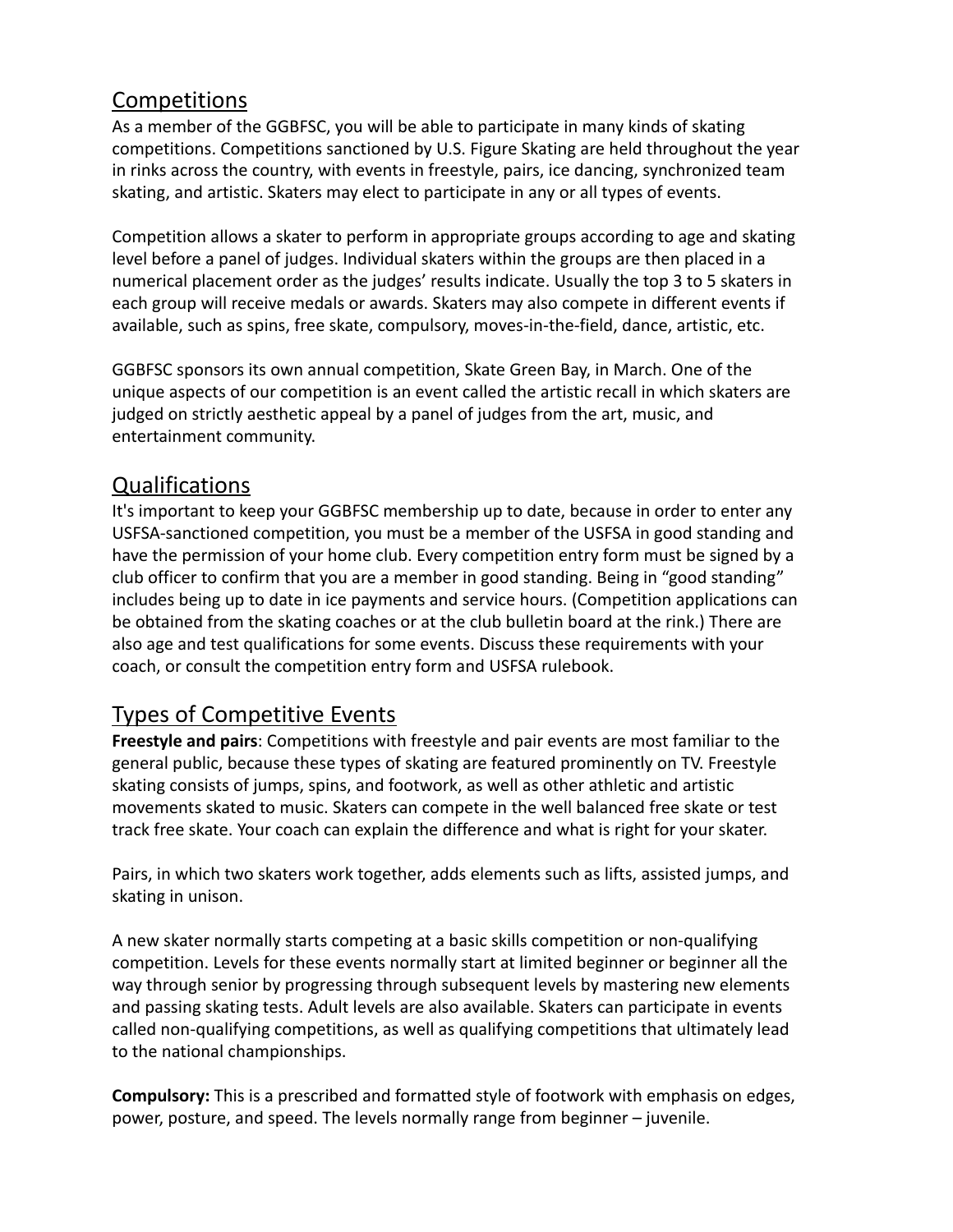**Solo dance**: Skaters compete in dances without a partner.

**Showcase**: Showcase freestyle skaters are normally judged on composition and presentation. Often time's costumes are worn. Artistic feeling and presentation are stressed more than the technical difficulty in these events. Competitions often offer two kinds of artistic. Entertainment artistic generally evokes a funny, humorous or lively response. Dramatic artistic events are considered to be of a more elegant, serious nature.

**Ice dancing**: Ice dancing is included in all qualifying competitions. There are also non-qualifying competitions throughout the year that offer ice dance events, as well as competitions that are exclusively for ice dancing.

**Synchronized team skating**: Synchronized team skating is a fast-paced, high-speed sport that requires intricate footwork, as well as the reliance on all members of the team to produce, in unison, a cohesive, beautifully orchestrated, yet complex program. Non Qualifying synchronized team skating competitions may be held at any time of the year. For qualifying competitions teams first compete at one of three sectional championships, and top finishers at sectionals move on to the national synchronized team skating championships. Similar to the other types of skating, there are several levels in synchronized skating that are based on age and skating ability. Currently, GGBFSC has three competitive teams called Kicks.

# **Code of Conduct**

### Philosophy Statement

We believe that skating competition and training should demonstrate high standards of ethics and sportsmanship and should promote development of good character as well as other important life skills. Participants will be expected to be committed to six principles. These include trustworthiness, respect, responsibility, fairness, caring and good citizenship. The "six pillars of character". This code will apply to all skaters, coaches and parents involved in our sport.

### Purpose Statement

The first purpose of the GGBFSC Code of Conduct is to establish clear and consistent behavioral expectations for its members. The second purpose of the code is to inform members of the consequences that will occur for rules violations.

### Behavioral Expectations

GGBFSC members are expected to act in a manner that positively represents themselves, their team, the club and their community. Conduct unbecoming of members will not be tolerated and any violation of the Code of Conduct may result in suspension of skating privileges. The severity of the infraction will determine the extent of the consequences.

It is against the code of conduct to recruit GGBFSC members for non-GGBFSC organizations on club premises or at club events. Club premises are defined as on the rink premise,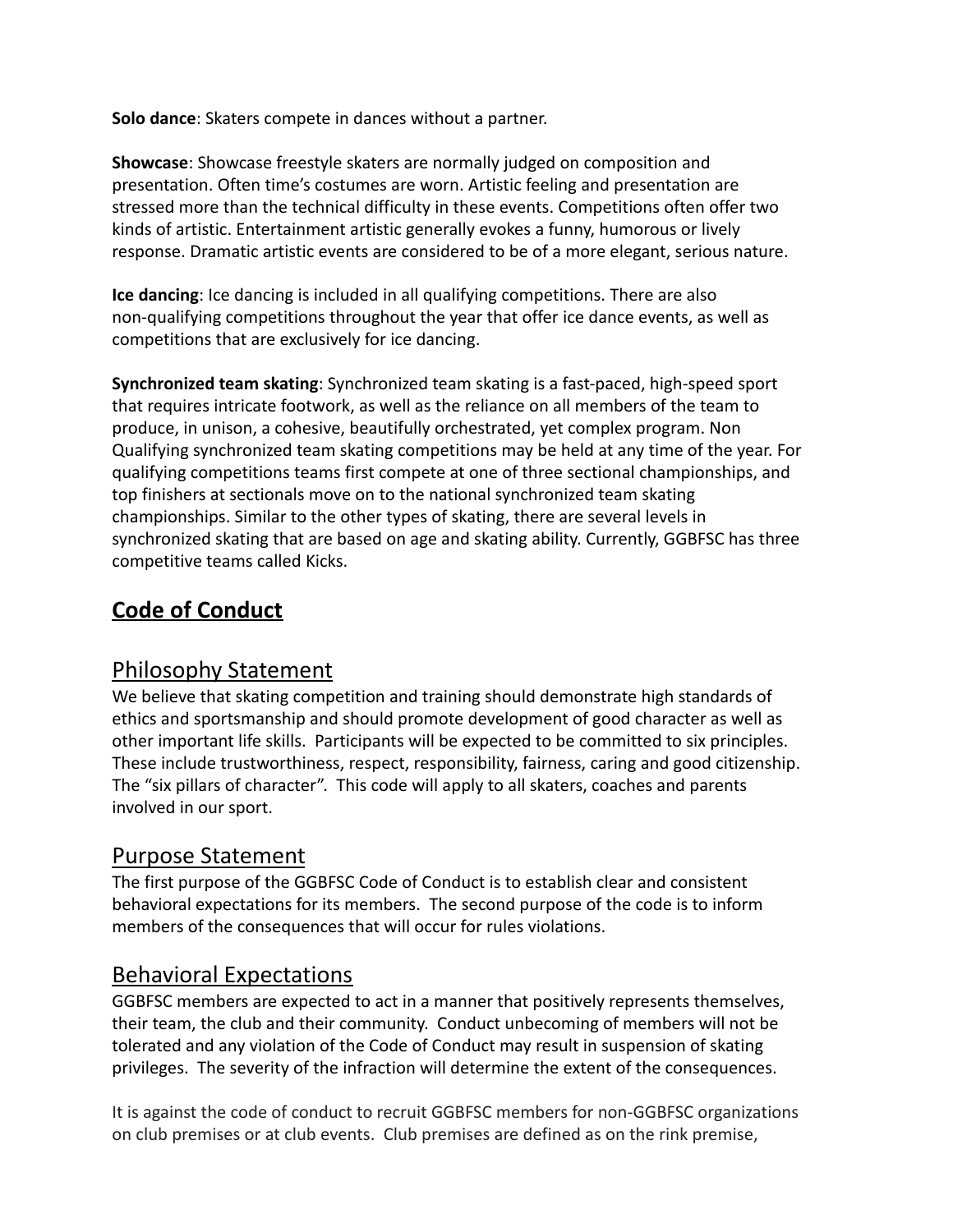including inside the rink and parking lots. Club events are defined as any event hosted or sanctioned by the GGBFSC or its affiliated programs, KICKS and LTS.

### Specific Classes of Infractions

#### **Class I**

- 1.) Flagrant Misbehavior
- 2.) Conduct contrary to the ideals, principles and standards of our club (including chewing gum, littering, spitting)

#### **Class II**

- 1.) Disrespectful Attitude toward any coach, peer, official, parent or rink attendant
- 2.) Abusive or foul language, or any gesture of profanity
- 3.) Displaying or promoting unsafe actions on the ice, locker room or rink facility
- 4.) Destruction or defacement of property (including the ice surface)

#### **Class III**

- 1.) Stealing of any item or property
- 2.) Threatening or harassing of other skaters or person including via social media or as cyberbullying
- 3.) Intentional physical contact which would be considered aggressive in nature

## Consequences for Infractions

#### **Class I**

1<sup>st</sup> offense – Verbal warning

- 2<sup>nd</sup> offense Verbal warning with warning of upgrade upon next offense
- $3<sup>rd</sup>$  offense Upgrade to Class II  $1<sup>st</sup>$  offense

### **Class II**

 $1<sup>st</sup>$  offense – Removal from ice for 2 skating sessions (the ones usually skated by the individual)

Written apology to the offended party

Letter or reprimand, warning of status upgrade upon next offense

2<sup>nd</sup> offense – Upgrade to Class III – Meeting of all parties concerned for disposition

### **Class III**

A class III infraction will involve a meeting of the board, skater and parents (if skater is a minor). Consequences may include any or all of the following.

1<sup>st</sup> offense – Removal from ice for 14 calendar days

Written letter of apology to person before return

30 calendar days suspension from club sponsored performances

Upon return to ice, parents must accompany skater to the rink for the next 30 calendar days

2<sup>nd</sup> offense – Permanent club suspension and recommend suspension from the rink Notification of conduct violation and suspension sent to USFSA